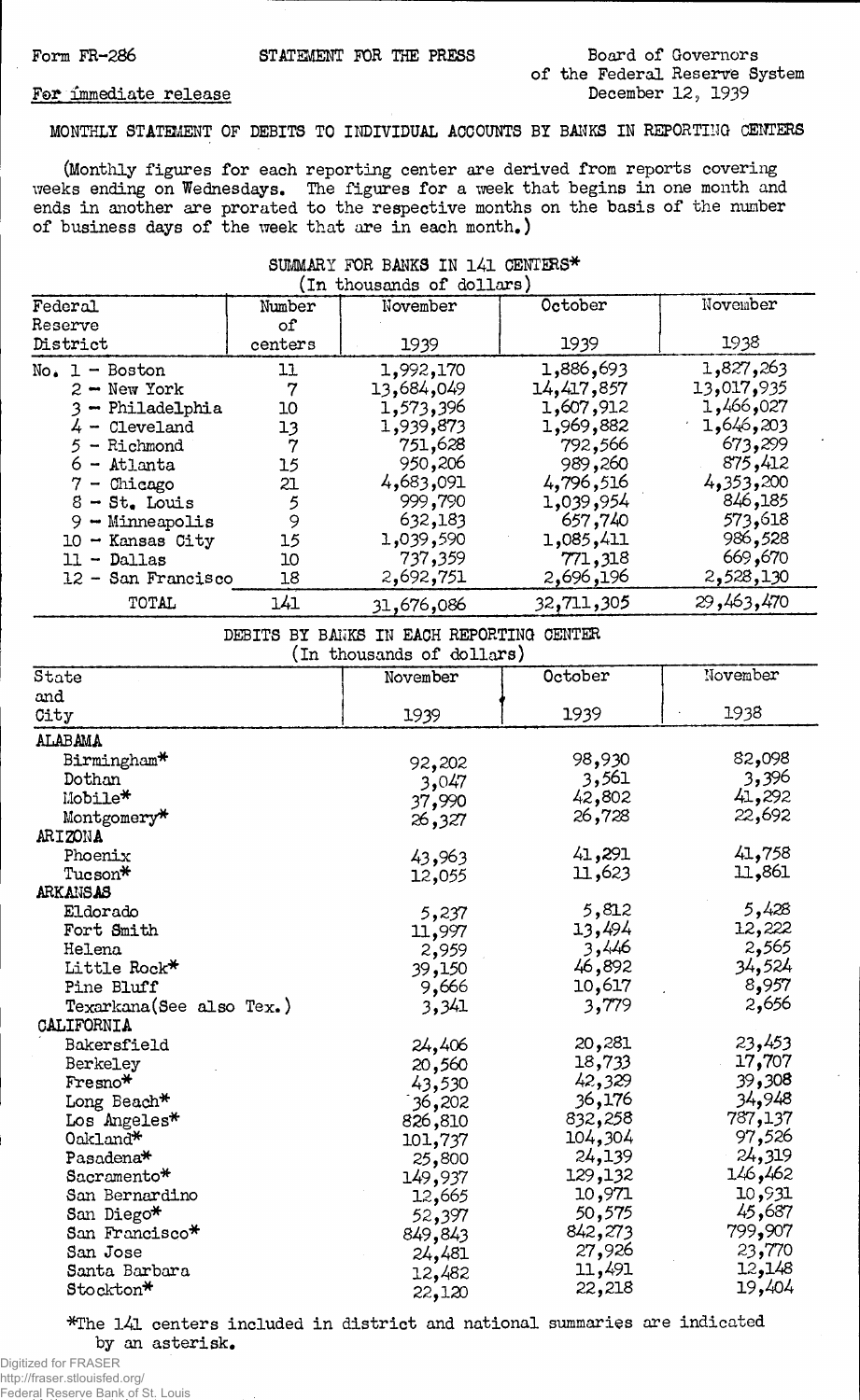Form FR-286-a

DEBTTS BY BANKS IN EACH REPORTING CENTER

| I DERAD IN DEOIL RELOCTEING OBBITER<br>In thousands of dollars) |           |           |           |  |  |
|-----------------------------------------------------------------|-----------|-----------|-----------|--|--|
| State                                                           | November  | October   | November  |  |  |
| and                                                             |           |           |           |  |  |
| City                                                            | 1939      | 1939      | 1938      |  |  |
|                                                                 |           |           |           |  |  |
| COLORADO                                                        |           |           |           |  |  |
| Colorado Springs*                                               | 16,334    | 15,796    | 17,009    |  |  |
| Denver*                                                         | 163,563   | 172,697   | 157,854   |  |  |
| Grand Junction                                                  | 3,846     | 4,283     | 3,794     |  |  |
| Pueblo*                                                         | 23,493    | 17,718    | 24,919    |  |  |
| CONNECTICUT                                                     |           |           |           |  |  |
| Hartford*                                                       | 184,175   | 189,696   | 171,181   |  |  |
| New Haven*                                                      | 76,962    | 80,773    | 68,492    |  |  |
| Stamford                                                        | 18,947    | 20,397    | 17,828    |  |  |
| Waterbury*                                                      | 30,831    | 30,110    | 27,818    |  |  |
| DELAWARE                                                        |           |           |           |  |  |
| Wilmington*                                                     | 92,772    | 108,206   | 88,768    |  |  |
| DISTRICT OF COLUMBIA                                            |           |           |           |  |  |
| Washington                                                      | 263,313   | 277,873   | 257,738   |  |  |
| FLORIDA                                                         |           |           |           |  |  |
| Jacksonville*                                                   | 77,562    | 75,717    | 68,145    |  |  |
| Miami                                                           |           | 42,567    | 39,286    |  |  |
| Pensacola*                                                      | 45,292    | 9,044     | 8,476     |  |  |
| Tampa*                                                          | 8,187     |           | 26,622    |  |  |
| <b>GEORGIA</b>                                                  | 28,452    | 27,905    |           |  |  |
| Albany                                                          |           | 5,614     |           |  |  |
| Atlanta*                                                        | 5,251     |           | 5,073     |  |  |
|                                                                 | 219,723   | 225,534   | 190,618   |  |  |
| $\text{August}_0^*$                                             | 19,203    | 21,749    | 15,768    |  |  |
| Brunswick                                                       | 2,354     | 2,445     | 2,284     |  |  |
| Columbus                                                        | 16,198    | 17,294    | 12,918    |  |  |
| Elberton                                                        | 1,359     | 1,488     | 1,060     |  |  |
| Macon*                                                          | 18,034    | 20,422    | 14,627    |  |  |
| Neyman                                                          | 2,217     | 2,375     | 1,945     |  |  |
| Savannah*                                                       | 28,251    | 30,073    | 26,271    |  |  |
| Valdosta                                                        | 3,992     | 4,393     | 3,598     |  |  |
| <b>IDAHO</b>                                                    |           |           |           |  |  |
| Boise*                                                          | 19,538    | 19,179    | 18,989    |  |  |
| ILLINOIS                                                        |           |           |           |  |  |
| Aurora                                                          | 11,188    | 11,220    | 10,707    |  |  |
| Bloomington*                                                    | 12,283    | 12,694    | 11,411    |  |  |
| Champaign-Urbana                                                | 15,578    | 18,399    | 13,864    |  |  |
| Chicago*                                                        | 2,774,014 | 2,814,132 | 2,595,290 |  |  |
| Danville                                                        | 10,079    | 10,319    | 9,564     |  |  |
| Decatur $*$                                                     | 22,359    | 27,235    | 18,172    |  |  |
| East St. Louis and                                              |           |           |           |  |  |
| Nat'l Stock Yards                                               | 36,526    | 41,629    | 34,008    |  |  |
| Elgin                                                           | 8,463     | 8,266     | 7,224     |  |  |
| Moline                                                          | 9,147     | 9,222     | 9,137     |  |  |
| Peoria <sup>*</sup>                                             | 63,822    | 61,074    | 680و59    |  |  |
| Quincy                                                          | 8,791     | 9,075     | 7,829     |  |  |
| Rockford*                                                       | 25,534    | 25,034    | 21,227    |  |  |
| Springfield                                                     | 23,986    | 25,877    | 22,179    |  |  |
| INDIANA                                                         |           |           |           |  |  |
| Evansville*                                                     | 29,832    | 32,587    | 26,314    |  |  |
| Fort Wayne*                                                     | 33,207    | 33,926    | 30,652    |  |  |
| Gary                                                            | 19,036    | 18,835    | 15,946    |  |  |
| Hammond                                                         | 8,794     | 8,102     | 7,238     |  |  |
| Indianapolis*                                                   | 204,133   | 213,811   | 187,450   |  |  |
| South Bend*                                                     | 36,778    | 40,125    | 31,350    |  |  |
| Terre Haute                                                     | 24,611    | 25,224    | 20,103    |  |  |
|                                                                 |           |           |           |  |  |

 $\sim 10^7$ 

 $\ddot{\phantom{0}}$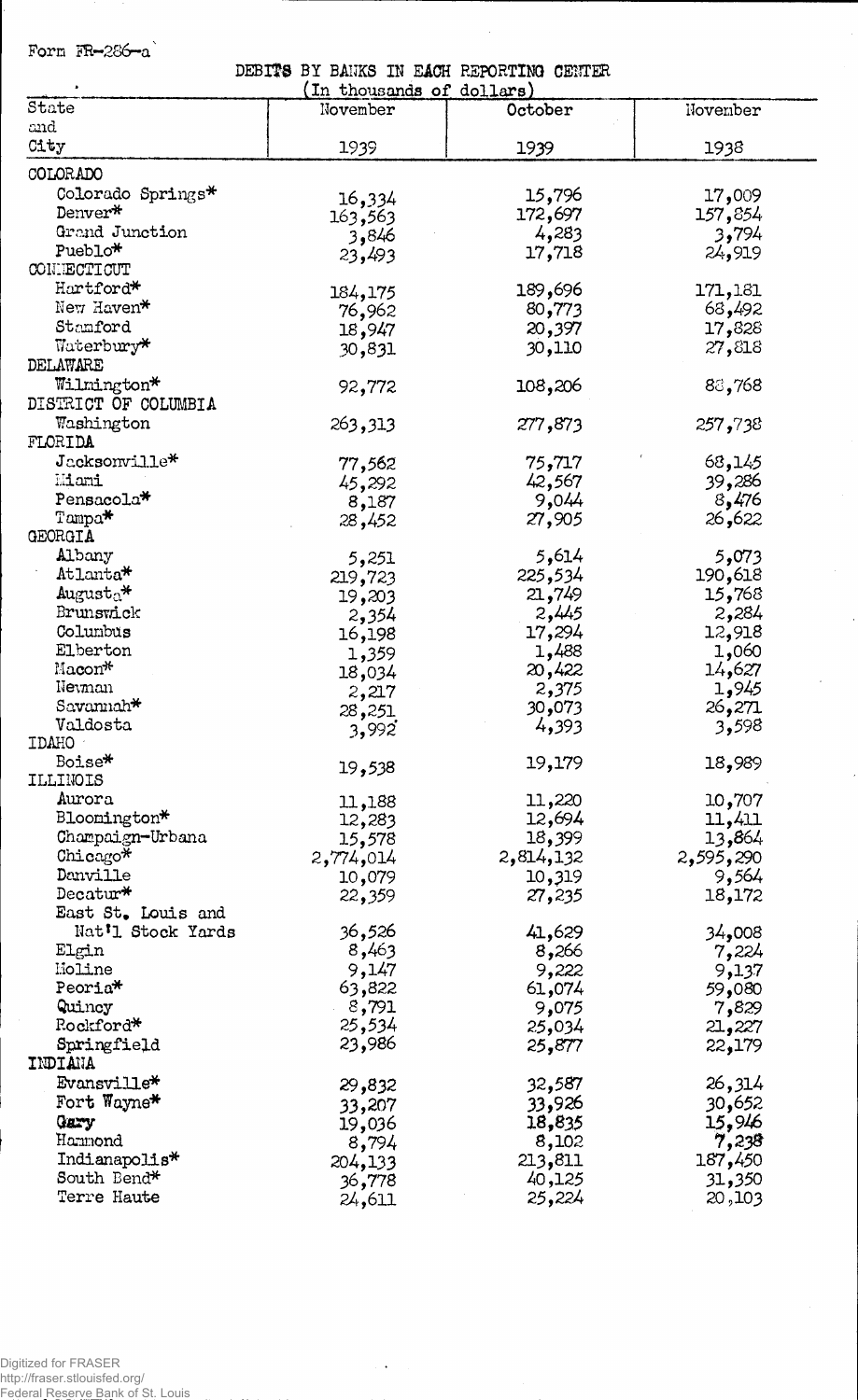Form FR-286-b

## DEBITS BY BANKS IN EACH REPORTING CENTER

| ۰                         | In thousands of dollars) |           |           |
|---------------------------|--------------------------|-----------|-----------|
| State                     | November                 | October   | November  |
| and                       |                          |           |           |
| City                      | 1939                     | 1939      | 1938      |
| <b>IOWA</b>               |                          |           |           |
| Cedar Rapids*             | 25,945                   | 29,169    | 23,115    |
| Clinton                   | 5,900                    | 6,529     | 5,287     |
| Davenport*                | 20,702                   | 22,553    | 19,266    |
| Des Moines*               | 87,863                   | 96,166    | 87,700    |
| Dubuque*                  | 9,514                    | 9,498     | 8,976     |
| Mason City                | 12,014                   | 10,956    | 10,048    |
| Muscatine                 | 3,921                    | 4,531     | 3,415     |
| Sioux City*               | 38,278                   | 41,788    | 35,898    |
| Waterloo*                 |                          | 19,319    | 16,868    |
| <b>KANSAS</b>             | 18,018                   |           |           |
| Atchison                  | 2,755                    | 3,022     | 2,830     |
| Hutchinson                | 9,680                    | 10,623    |           |
| Independence              | 2,488                    |           | 12,400    |
| Kansas City*              | 15,868                   | 2,522     | 2,625     |
| Lawrence                  | 3,362                    | 16,560    | 055, 15   |
| Pittsburg                 | 3,605                    | 3,968     | 3,096     |
| Topeka*                   |                          | 3,845     | 3,466     |
| Wichita*                  | 15,571                   | 15,612    | 15,384    |
| KENTUCKY                  | 39,393                   | 44,898    | 39,283    |
| Lexington*                |                          |           |           |
| Louisville*               | 21,157                   | 20,380    | 19,725    |
| Owensboro                 | 154,697                  | 159,869   | 145,791   |
| <b>LOUISIANA</b>          | 6,205                    | 6,402     | 6,621     |
| New Orleans*              |                          |           |           |
| $\text{Shreveport*}$      | 223,384                  | 230,713   | 219,150   |
| MAINE                     | 45,657                   | 45,033    | 40,359    |
| Bangor*                   |                          |           |           |
| Portland                  | 13,771                   | 16,104    | 12,543    |
| MARYLAND                  | 598, 33                  | 38,849    | 34,201    |
| Baltimore*                |                          |           |           |
| Cumberland                | 354,795                  | 386,664   | 319,818   |
| Hagerstown                | 8,509                    | 8,859     | 7,356     |
| MASSACHUSETTS             | 8,541                    | 9,571     | 8,203     |
| Boston*                   |                          |           |           |
| Brockton                  | 1,416,900                | 1,288,254 | 1,304,580 |
| Fall River*               | 20,329                   | 19,138    | 19,063    |
| Holyoke*                  | 20,404                   | 21,160    | 19,054    |
| Lowell*                   | 12,499                   | 11,961    | 10,815    |
| Lynn                      | 14,945                   | 15,638    | 13,300    |
| New Bedford*              | 21,773                   | 20,994    | 20,047    |
|                           | 20,736                   | 20,208    | 19,285    |
| Springfield<br>Worcester* | 75,472                   | 74,249    | 67,939    |
| MICHIGAN                  | 57,306                   | 64,238    | 51,388    |
| Adrian                    |                          |           |           |
|                           | 3,664                    | 3,662     | 3,235     |
| Battle Creek              | 11,903                   | 11,933    | 11,498    |
| Bay City*                 | 11,841                   | 12,474    | 11,254    |
| Detroit*                  | 929,190                  | 933,183   | 848,115   |
| $F1$ int $*$              | 27,280                   | 27,046    | 25,619    |
| Grand Rapids*             | 56,507                   | 59,146    | 46,876    |
| Jackson                   | 13,731                   | 14,491    | 13,017    |
| Kalamazoo*                | 22,929                   | 23,049    | 19,925    |
| Lansing*                  | 24,058                   | 24,072    | 21,193    |
| Saginaw                   | 23,789                   | 24,413    | 21,888    |
| MINNESOTA                 |                          |           |           |
| Duluth*                   | 56,803                   | 56,927    | 44,901    |
| Minneapolis*              | 337,959                  | 365,877   | 320,791   |
| Red Wing                  | 1,818                    | $1,962$ . | 1,925     |
| St. Paul*                 | 175,369                  | 167,628   | 151,464   |
| South St. Paul            | 28,783                   | 32,313    | 31,144    |
| Winona                    | 6,303                    | 6,334     | 5,881     |

 $\beta \sim 1$ 

Digitized for FRASER http://fraser.stlouisfed.org/ Federal Reserve Bank of St. Louis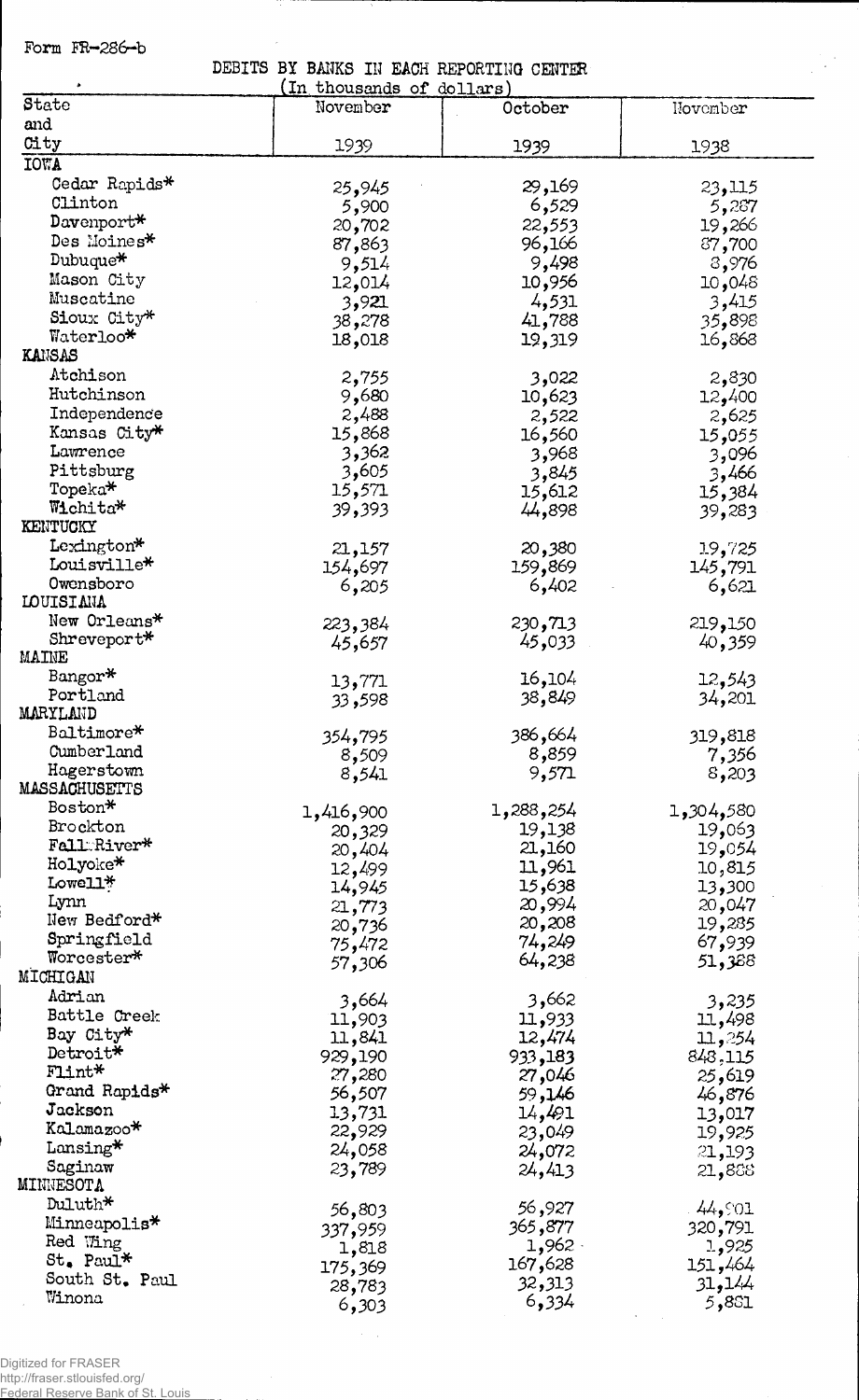Form FR—286-c

 $\mathcal{L}_{\mathcal{A}}$ 

**DEBITS BY BANKS IK EACH REPORTING CENTER**

J.

 $\bar{q}$ 

|                          | In thousands of dollars) |            |            |
|--------------------------|--------------------------|------------|------------|
| State                    | November                 | October    | November   |
| and                      |                          |            |            |
| City                     | 1939                     | 1939       | 1938       |
| MISSISSIPPI              |                          |            |            |
| Greenville               |                          |            |            |
| Hattiesburg              | 7,071                    | 7,043      | 5,807      |
| Jackson                  | 4,678                    | 5,511      | 4,009      |
|                          | 30,944                   | 29,114     | 28,567     |
| Lleridian                | 12,123                   | 12,952     | 10,430     |
| Vicksburg*               | 9,321                    | 10,377     | 8,677      |
| MISSOURI                 |                          |            |            |
| Joplin*                  | 10,385                   | 11,498     | 8,989      |
| Kansas City*             | 296,917                  | 324,227    | 269,765    |
| $St_{\bullet}$ Joseph*   | 28,054                   | 29,219     | 23,863     |
| St. Louis*               | 605,600                  | 600,917    | 512,200    |
| Sedalia                  | 2,201                    | 2,081      | 1,808      |
| Springfield              | 13,875                   | 15,307     | 12,831     |
| <b>LIONTANA</b>          |                          |            |            |
| Billings*                | 13,299                   | 13,484     | 11,724     |
| Helena*                  | 12,546                   | 13,496     | 10,483     |
| NEBRASKA                 |                          |            |            |
| Fremont                  | 2,420                    | 2,556      | 2,281      |
| Lincoln                  |                          |            | 27,640     |
| Omaha <sup>*</sup>       | 29,975                   | 30,769     |            |
| NEV ADA                  | 140,102                  | 149,527    | 142,289    |
| $Reno*$                  |                          |            |            |
|                          | 11,923                   | 11,552     | 11,500     |
| <b>NEW HAMPSHIRE</b>     |                          |            |            |
| Manchester               | 14,842                   | 16,086     | 14,696     |
| <b>NEW JERSEY</b>        |                          |            |            |
| Camden                   | 52,222                   | 56,928     | 42,738     |
| Montclair                | 15,987                   | 16,329     | 14,535     |
| Newark                   | 307,747                  | 329,185    | 285,802    |
| Northern New Jersey      |                          |            |            |
| Clearing House Ass'n     | 155,169                  | 171,686    | 157,448    |
| Passaic*                 | 30,664                   | 29,913     | 26,001     |
| Trenton*                 | 82,435                   | 69,801     | 70,848     |
| NEW NEXICO               |                          |            |            |
| $\Lambda$ lbuquerque $*$ | 18,169                   | 16,948     | 16,588     |
| Roswell                  | 5,843                    | 5,392      | 6,650      |
| NEW YORK                 |                          |            |            |
| Albany*                  | 162,510                  | 227,733    | 159,212    |
| Binghamton*              | 20,178                   | 21,035     | 18,765     |
| Buffalo*                 | 229,004                  | 241,486    | 211,491    |
| Elmira                   | 13,552                   | 14,765     | 12,265     |
| Jamestown                | 12,619                   | 14,200     | 592و10     |
| New York*                | 13,040,506               | 13,682,597 | 12,424,914 |
| Poughkeepsie             | 14,313                   | 14,990     | 12,332     |
| Rochester*               | 117,016                  | 124,657    | 103,738    |
| $Syracuse*$              | 84,171                   | 90,436     |            |
| Utica                    | 32,411                   |            | 73,814     |
| NORTH CAROLINA           |                          | 35,885     | 33,248     |
|                          |                          |            |            |
| Asheville                | 11,855                   | 13,006     | 11,670     |
| Charlotte*               | 66,978                   | 71,940     | 55,111     |
| Durham                   | 40,469                   | 44,114     | 36,482     |
| Greensboro               | 22,802                   | 19,879     | 18,091     |
| Raleigh*                 | 43,386                   | 45,851     | 40,951     |
| Wilmington               | 10,997                   | 11,571     | 10,258     |
| Winston-Salem            | 45,559                   | 45,857     | 43,596     |
| NORTH DAKOTA             |                          |            |            |
| Dickinson                | 2,124                    | 2,244      | 1,062      |
| $\texttt{Fargo*}$        | 21,245                   | 23,722     | 366و19     |
| Grand Forks*             | 5,432                    | 6,234      | 5,445      |
| Jamestown                | 1,699                    | 1,991      | 1,476      |
| Minot                    | 4,275                    | 4,865      | 3,550      |
|                          |                          |            |            |

 $\alpha$ 

Digitized for FRASER http://fraser.stlouisfed.org/ Federal Reserve Bank of St. Louis

 $\sim$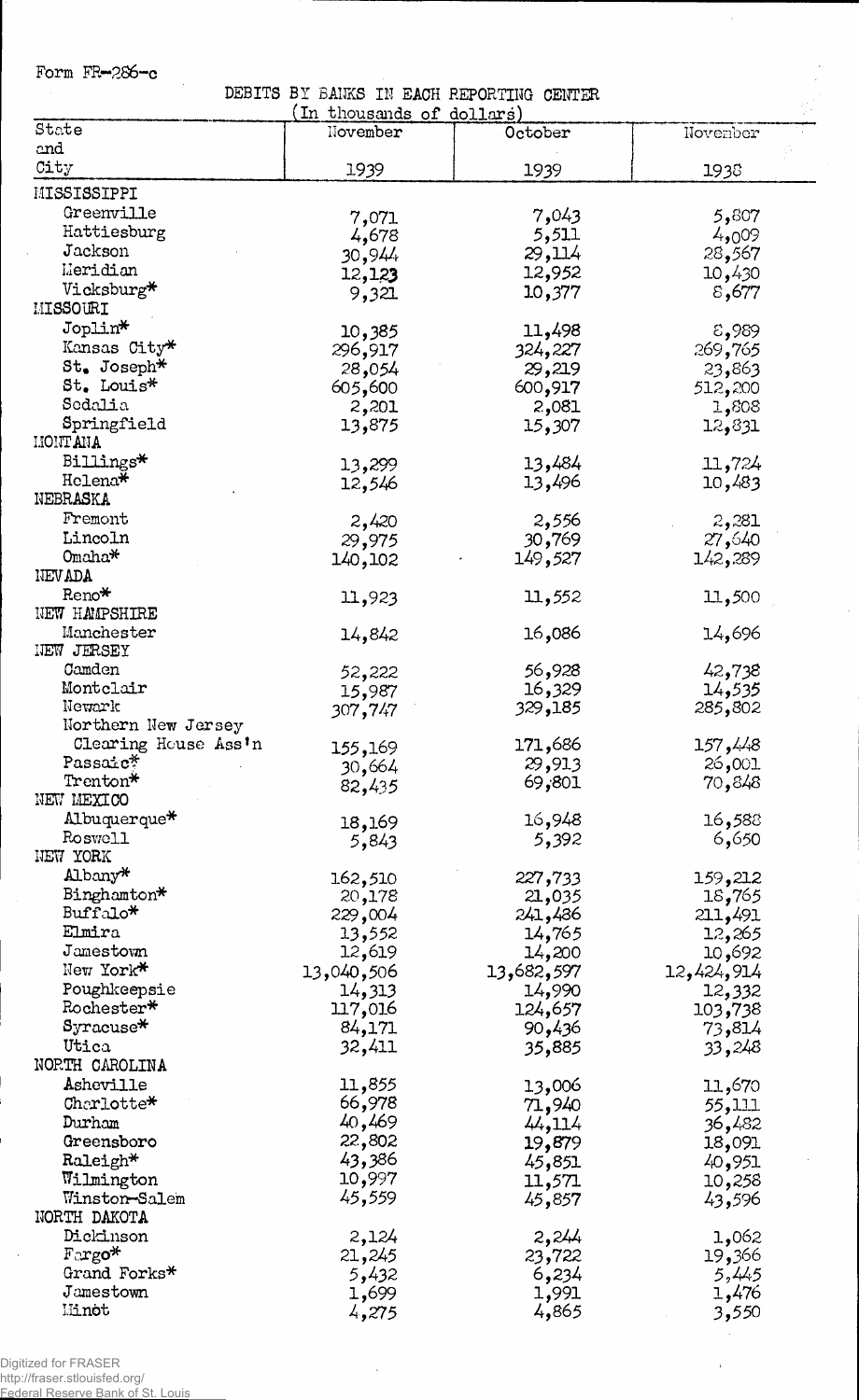Form FR-286-d

 $\ddot{\phantom{a}}$ 

DEBITS BY BANKS IN EACH REPORTING CENTER

|                             | (in thousands of dollars) |           |           |  |
|-----------------------------|---------------------------|-----------|-----------|--|
| State                       | November                  | October   | November  |  |
| and                         |                           |           |           |  |
| City                        | 1939                      | 1939      | 1938      |  |
| OHIO                        |                           |           |           |  |
| Akron*                      | 67,348                    | 77,763    | 57,794    |  |
| Canton                      | 39,197                    | 39,276    | 31,544    |  |
| Cincinnati                  | 342,221                   | 352,492   | 306,245   |  |
| Cleveland*                  | 626,902                   | 651,942   | 521,068   |  |
| Columbus <sup>*</sup>       | 183,014                   | 175,324   | 166,124   |  |
| Dayton*                     | 66,054                    | 67,145    | 60,770    |  |
| Hamilton                    | 11,367                    | 11,940    | 11,089    |  |
| Lima                        | 14,569                    | 15,818    | 12,689    |  |
| Lorain                      | 5,635                     | 5,415     | 4,258     |  |
| Middletown                  | 13,330                    | 11,753    | 9,616     |  |
| Springfield*                | 16,096                    | 17,540    | 14,935    |  |
| Steubenville                | 11,229                    | 10,893    | 8,817     |  |
| Toledo*                     | 126,767                   | 134,432   | 125,175   |  |
| Warren                      | 11,651                    | 11,352    | 8,902     |  |
| Youngstown*                 | 54,702                    | 55,621    | 41,532    |  |
| Zanesville                  | 8,817                     | 8,758     | 7,828     |  |
| OKLAHOMA                    |                           |           |           |  |
| Bartlesville*               | 33,085                    | 30,522    | 27,310    |  |
| Enid                        | 9,549                     | 9,808     | 9,222     |  |
| Guthrie                     | 1,300                     | 1,592     | 1,708     |  |
| Muskogee*<br>Oklahoma City* | 7,535                     | 9,805     | 7,696     |  |
| Okmulgee                    | 99,238                    | 101,593   | 95,519    |  |
| Tulsa*                      | 2,563                     | 2,579     | 2,485     |  |
| OREGON                      | 131,883                   | 128,791   | 125,005   |  |
| Eugene                      |                           |           |           |  |
| Portland*                   | 8,727<br>158,628          | 9,319     | 6,600     |  |
| Salem                       |                           | 169,767   | 146,553   |  |
| PENNSYLVANIA                | 16,392                    | 17,118    | 14,204    |  |
| Allentown                   | 25,571                    | 28,138    | 21,936    |  |
| Altoona*                    | 10,266                    | 10,546    | 9,883     |  |
| Butler                      | 10,200                    | 10,989    | 8,142     |  |
| $\mathtt{Chester}^\ast$     | 14,477                    | 15,380    | 12,748    |  |
| Erie*                       | 28,879                    | 29,385    | 24,383    |  |
| Franklin                    | 3,002                     | 3,106     | 2,624     |  |
| Greensburg*                 | 7,484                     | 7,910     | 6,425     |  |
| Harrisburg                  | 37,239                    | 38,559    | 33,175    |  |
| Hazleton                    | 10,188                    | 11,837    | 14,295    |  |
| Homestead                   | 3,232                     | 3,454     | 2,702     |  |
| Johnstown                   | 16,809                    | 16,261    | 13,637    |  |
| Lancaster*                  | 24,760                    | 27,355    | 22,719    |  |
| Lebanon                     | 7,004                     | 7,185     | 6,207     |  |
| Norristown                  | 10,318                    | 10,841    | 9,168     |  |
| Oil City*                   | 10,701                    | 10,494    | 8,997     |  |
| Philadelphia <sup>*</sup>   | 1,249,203                 | 1,269,549 | 1,167,125 |  |
| Pittsburgh*                 | 697,658                   | 692,029   | 572,373   |  |
| Reading<br>Scranton*        | 40,594                    | 44,190    | 34,095    |  |
| Wilkes-Barre*               | 42,411                    | 47,838    | 41,769    |  |
|                             | 22,132                    | 24,541    | 22,331    |  |
| Williamsport*<br>York*      | 12,390                    | 11,286    | 10,315    |  |
| RHODE ISLAND                | 22,550                    | 23,410    | 19,521    |  |
| Providence*                 |                           |           |           |  |
| SOUTH CAROLINA              | 143,641                   | 148,551   | 128,807   |  |
| Charleston                  |                           |           |           |  |
| $\texttt{Columnia*}$        | 17,760                    | 22,662    | 16,458    |  |
| Greenville*                 | 28,338                    | 26,277    | 25,354    |  |
| Spartanhurg                 | 19,711                    | 22,104    | 18,392    |  |
|                             | 11,226                    | 13,016    | 9,496     |  |

Digitized for FRASER http://fraser.stlouisfed.org/

Federal Reserve Bank of St. Louis